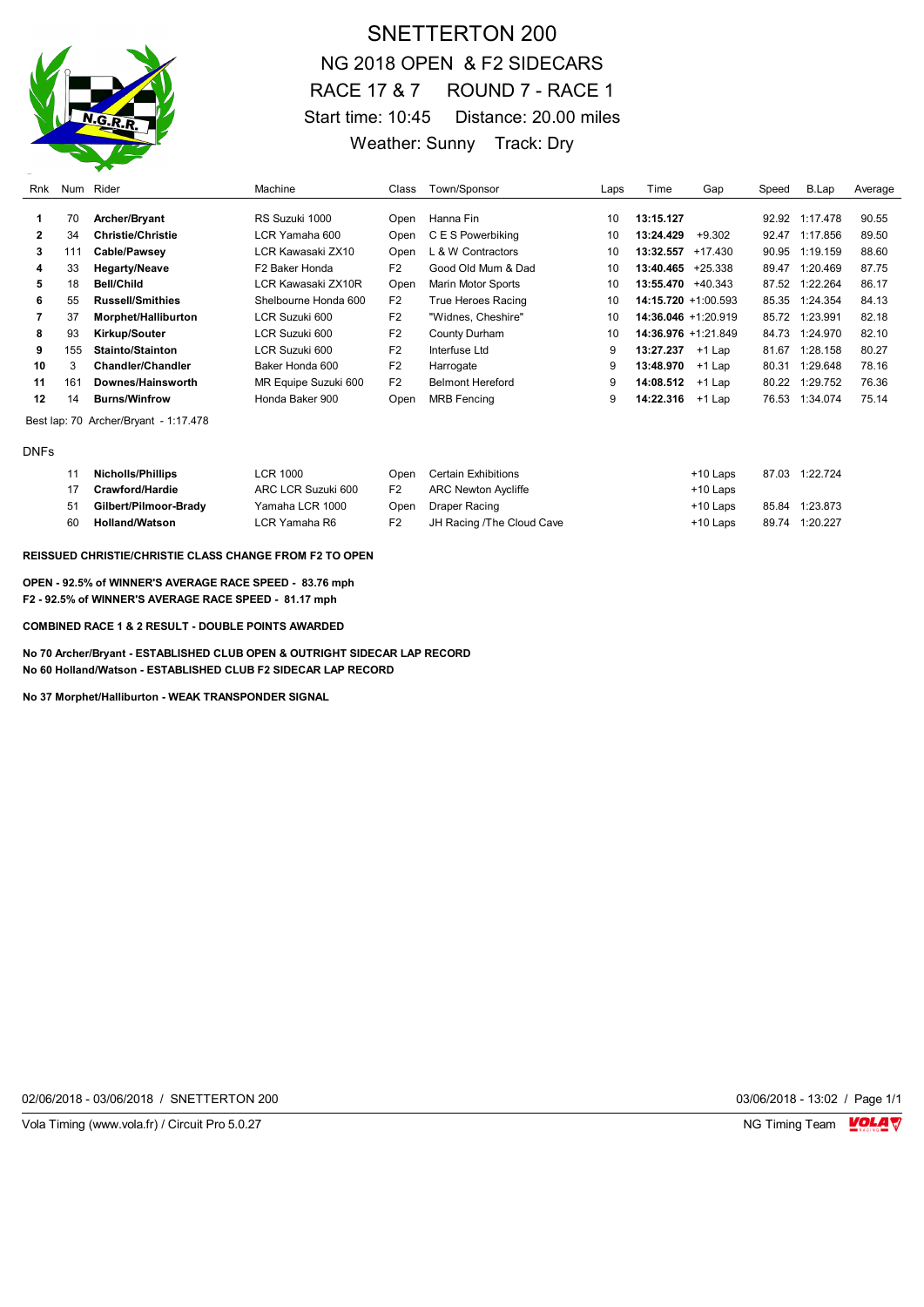| <b>N.G.R.R.</b> |      |
|-----------------|------|
| Lap<br>$\sim$   | Time |
|                 |      |

Bell/Child

START

 **1:22.690** 1:23.223 **1:22.353 1:22.264** 1:22.484 1:22.864 1:22.305 1:22.768 1:22.890

Burns/Winfrow

**START** 

 **1:36.160 1:34.222** 1:34.646 **1:34.154** 1:34.502 **1:34.074** 1:34.469

Archer/Bryant

**START** 

 **1:18.913 1:18.385 1:18.376 1:17.945** 1:19.128 1:18.255 **1:17.478** 1:19.470 1:20.890

# SNETTERTON 200 NG 2018 OPEN & F2 SIDECARS RACE 17 & 7 ROUND 7 - RACE 1 LAP TIMES

| Lap            | Time              |  |
|----------------|-------------------|--|
| 9              | 1:36.068          |  |
|                |                   |  |
|                |                   |  |
|                | Cable/Pawsey      |  |
|                |                   |  |
|                | <b>START</b>      |  |
| 1              |                   |  |
| 2              | 1:21.140          |  |
| 3              | 1:20.990          |  |
| 4              | 1:19.319          |  |
| 5              | 1:19.159          |  |
| 6              | 1:19.912          |  |
| $\overline{7}$ | 1:20.606          |  |
| 8              | 1:21.054          |  |
| 9              | 1:20.194          |  |
| 10             | 1:19.499          |  |
|                |                   |  |
|                |                   |  |
|                | Chandler/Chandler |  |
|                |                   |  |
|                | <b>START</b>      |  |
| 1              |                   |  |
| 2              | 1:31.963          |  |
| 3              | 1:33.212          |  |
| 4              | 1:30.837          |  |

| 2 | 1:31.963 |
|---|----------|
| 3 | 1:33.212 |
| 4 | 1:30.837 |
| 5 | 1:31.860 |
| 6 | 1:29.762 |
| 7 | 1:29.735 |
| 8 | 1:29.648 |
| 9 | 1:30.898 |

Christie/Christie

|   | START    |
|---|----------|
| 1 |          |
| 2 | 1:18.928 |
| 3 | 1:18.248 |
| 4 | 1:17.856 |
| 5 | 1.18B02  |
| 6 | 1.19519  |
| 7 | 1:23 452 |
| 8 | 1.20.616 |
|   |          |

| Lap | Time              |
|-----|-------------------|
| 9   | 1:18 741          |
| 10  | 1.20 401          |
|     |                   |
|     |                   |
|     | Crawford/Hardie   |
|     |                   |
|     | <b>START</b>      |
| 1   |                   |
|     |                   |
|     |                   |
|     | Downes/Hainsworth |
|     |                   |
|     | <b>START</b>      |

| <b>START</b> |          |  |  |  |  |
|--------------|----------|--|--|--|--|
| 1            |          |  |  |  |  |
| 2            | 1:46.467 |  |  |  |  |
| 3            | 1:32.325 |  |  |  |  |
| 4            | 1:31.468 |  |  |  |  |
| 5            | 1:32 707 |  |  |  |  |
| 6            | 1:29.752 |  |  |  |  |
| 7            | 1:30.942 |  |  |  |  |
| 8            | 1:30.067 |  |  |  |  |
| g            | 1:31.850 |  |  |  |  |
|              |          |  |  |  |  |

#### Gilbert/Pilmoor-Brady

|   | <b>START</b> |
|---|--------------|
|   |              |
| 2 | 1:23.873     |

#### Hegarty/Neave

|                | <b>START</b> |
|----------------|--------------|
| 1              |              |
| 2              | 1:22.995     |
| 3              | 1:21.220     |
| 4              | 1:21.339     |
| 5              | 1:20.942     |
| 6              | 1:20.799     |
| $\overline{7}$ | 1:20.676     |
| 8              | 1:21.068     |
| 9              | 1:20.469     |
| 10             | 1:20.960     |

02/06/2018 - 03/06/2018 / SNETTERTON 200 03/06/2018 - 11:01 / Page 1/2

Vola Timing (www.vola.fr) / Circuit Pro 5.0.27 NG Timing Team VOLA V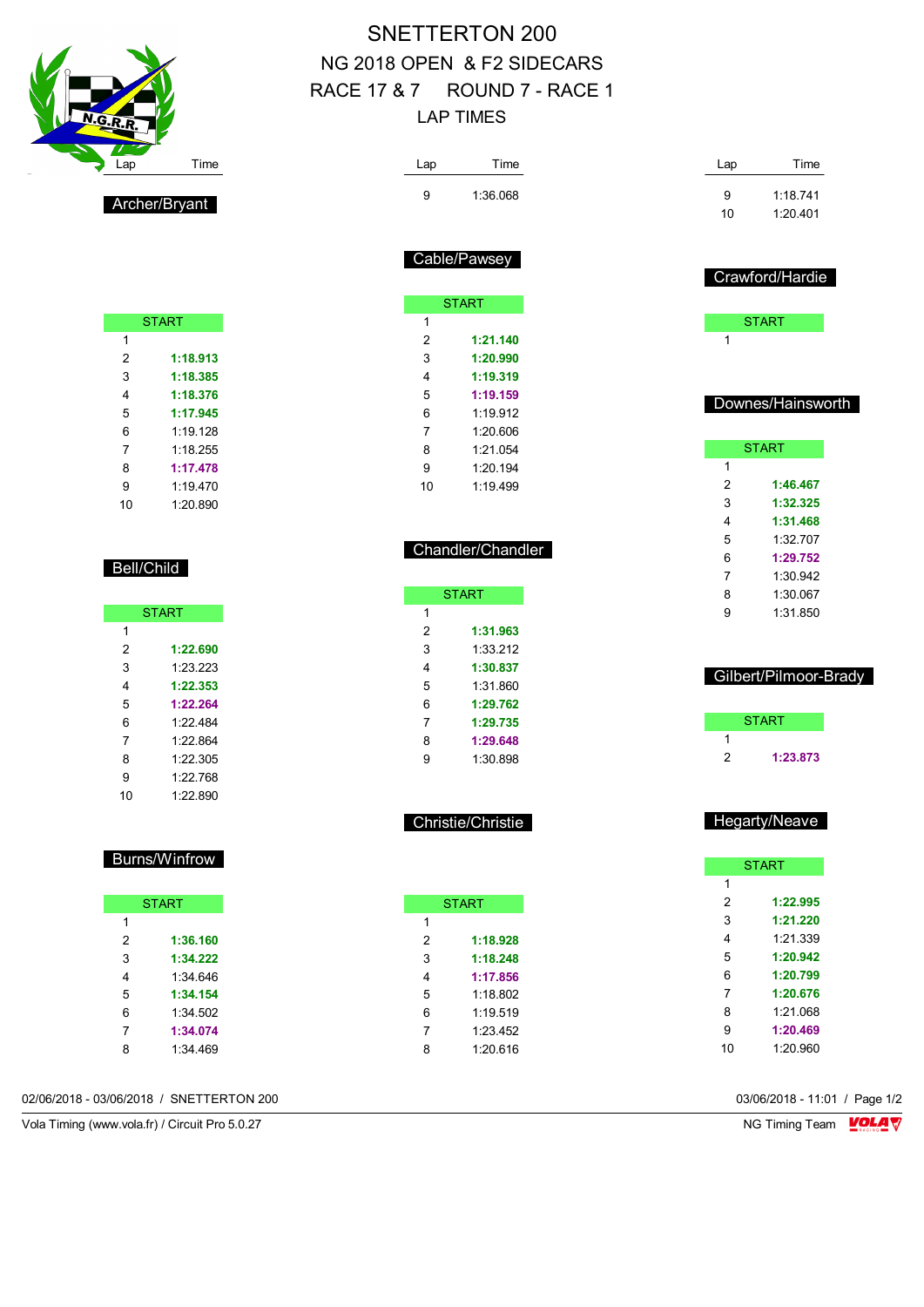#### SNETTERTON 200 NG 2018 OPEN & F2 SIDECARS RACE 17 & 7 ROUND 7 - RACE 1 LAP TIMES

| Lap           | Time           |  |  |  |
|---------------|----------------|--|--|--|
|               | Holland/Watson |  |  |  |
|               | <b>START</b>   |  |  |  |
| 1             |                |  |  |  |
| 2             | 1:21.706       |  |  |  |
| 3             | 1:20.227       |  |  |  |
|               |                |  |  |  |
|               |                |  |  |  |
| Kirkup/Souter |                |  |  |  |
|               |                |  |  |  |
|               | <b>START</b>   |  |  |  |

|    | <b>START</b> |
|----|--------------|
| 1  |              |
| 2  | 1:26.723     |
| 3  | 1:26.390     |
| 4  | 1.27609      |
| 5  | 1.27034      |
| 6  | 1.27 594     |
| 7  | 1.27682      |
| 8  | 1.27 211     |
| 9  | 1.26 747     |
| 10 | 1:24.970     |

#### Morphet/Halliburton

|    | START    |  |  |  |
|----|----------|--|--|--|
| 1  |          |  |  |  |
| 2  | 1:28.251 |  |  |  |
| 3  | 1:31:305 |  |  |  |
| 4  | 1.28.379 |  |  |  |
| 5  | 1:26.689 |  |  |  |
| 6  | 1:25.232 |  |  |  |
| 7  | 1:24.753 |  |  |  |
| 8  | 1.25191  |  |  |  |
| 9  | 1:24.571 |  |  |  |
| 10 | 1:23.991 |  |  |  |

### Nicholls/Phillips

|   | <b>START</b> |  |
|---|--------------|--|
|   |              |  |
| 2 | 1:22.724     |  |

### Russell/Smithies

|     | <b>START</b> |
|-----|--------------|
| 1   |              |
| 2   | 1:24.354     |
| 3   | 1:25.009     |
| 4   | 1.24 607     |
| 5   | 1.24 487     |
| ี่ค | 1.24 773     |

| 02/06/2018 - 03/06/2018 /<br>03/06/2018 - 11:01 /<br>SNETTERTON 200 | Page $2/2$ |
|---------------------------------------------------------------------|------------|
|---------------------------------------------------------------------|------------|

| Lap | Time     |
|-----|----------|
| 7   | 1.24.924 |
| 8   | 1.24 832 |
| 9   | 1:24.704 |
| 10  | 1.24600  |

### Stainto/Stainton

| <b>START</b> |          |  |  |  |
|--------------|----------|--|--|--|
| 1            |          |  |  |  |
| 2            | 1:28.618 |  |  |  |
| 3            | 1:31 178 |  |  |  |
| 4            | 1:28.158 |  |  |  |
| 5            | 1:28.235 |  |  |  |
| 6            | 1.28.229 |  |  |  |
| 7            | 1:28.473 |  |  |  |
| 8            | 1:28.776 |  |  |  |
| g            | 1.28 452 |  |  |  |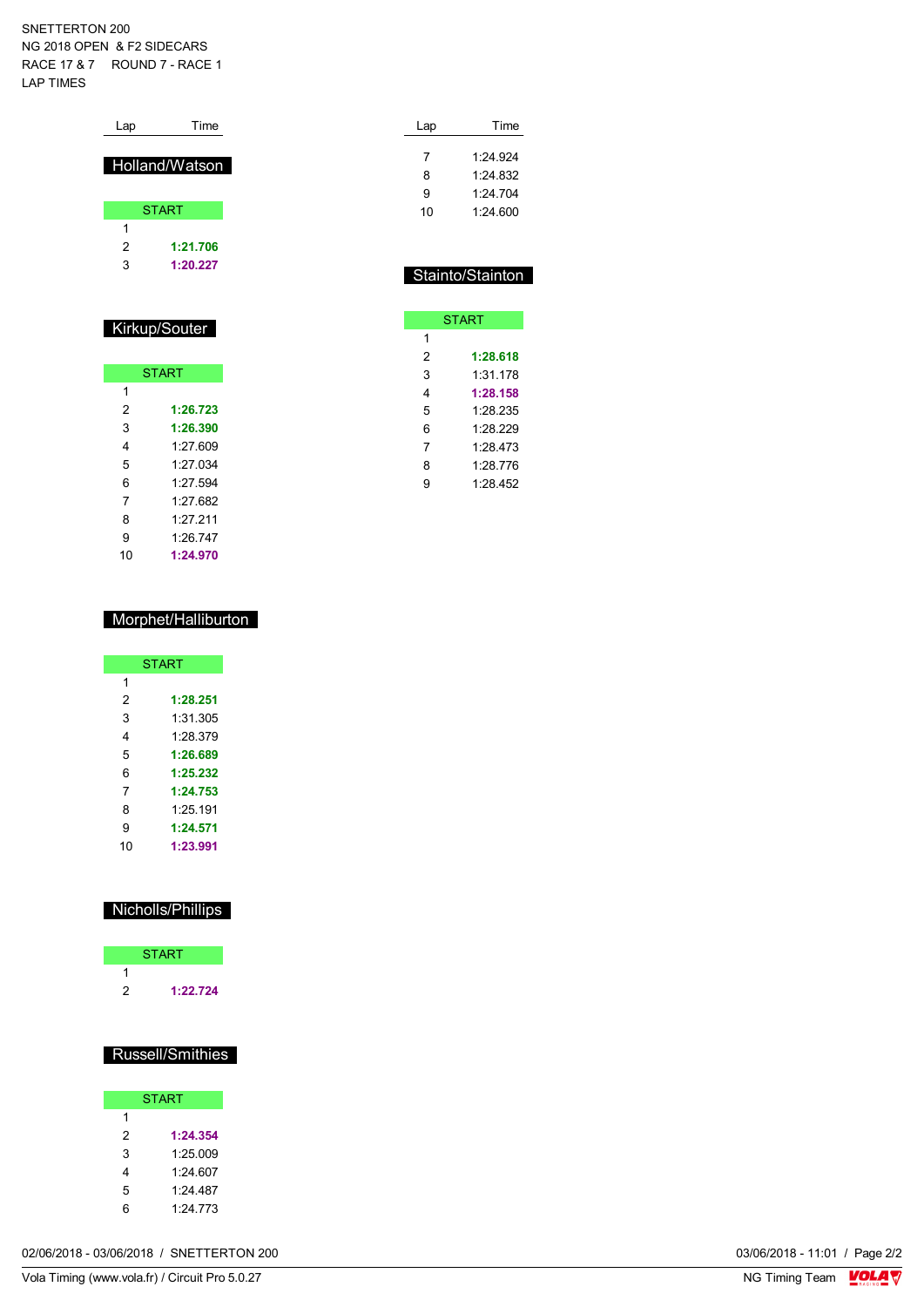

# SNETTERTON 200 NG 2018 OPEN & F2 SIDECARS RACE 17 & 7 ROUND 7 - RACE 1 LAP CHART

|                   | 1. | 2. | 3.  | 4. | 5.  | 6. | 7. | 8.  | 9.  | 10. | 11. | 12. | 13. | 14. | 15. | 16. |
|-------------------|----|----|-----|----|-----|----|----|-----|-----|-----|-----|-----|-----|-----|-----|-----|
| Start             |    |    |     |    |     |    |    |     |     |     |     |     |     |     |     |     |
| Lap <sub>1</sub>  | 70 | 34 | 17  | 33 | 111 | 18 | 11 | 60  | 55  | 93  | 155 | 37  | 51  | 3   | 161 | 14  |
| Lap2              | 70 | 34 | 111 | 33 | 60  | 18 | 11 | 55  | 93  | 51  | 155 | 37  | 3   | 14  | 161 |     |
| Lap <sub>3</sub>  | 70 | 34 | 111 | 33 | 60  | 18 | 55 | 93  | 155 | 37  | 3   | 14  | 161 |     |     |     |
| Lap <sub>4</sub>  | 70 | 34 | 111 | 33 | 18  | 55 | 93 | 155 | 37  | 3   | 14  | 161 |     |     |     |     |
| Lap <sub>5</sub>  | 70 | 34 | 111 | 33 | 18  | 55 | 93 | 37  | 155 | 3   | 14  | 161 |     |     |     |     |
| Lap6              | 70 | 34 | 111 | 33 | 18  | 55 | 93 | 37  | 155 | 3   | 161 | 14  |     |     |     |     |
| Lap7              | 70 | 34 | 111 | 33 | 18  | 55 | 93 | 37  | 155 | 3   | 161 | 14  |     |     |     |     |
| Lap <sub>8</sub>  | 70 | 34 | 111 | 33 | 18  | 55 | 93 | 37  | 155 | 3   | 161 | 14  |     |     |     |     |
| Lap 9             | 70 | 34 | 111 | 33 | 18  | 55 | 93 | 37  | 155 | 3   | 161 | 14  |     |     |     |     |
| Lap <sub>10</sub> | 70 | 34 | 111 | 33 | 18  | 55 | 37 | 93  |     |     |     |     |     |     |     |     |

02/06/2018 - 03/06/2018 / SNETTERTON 200 03/06/2018 - 11:01 / Page 1/1

Vola Timing (www.vola.fr) / Circuit Pro 5.0.27 **NG Timing Team Monet Account Property**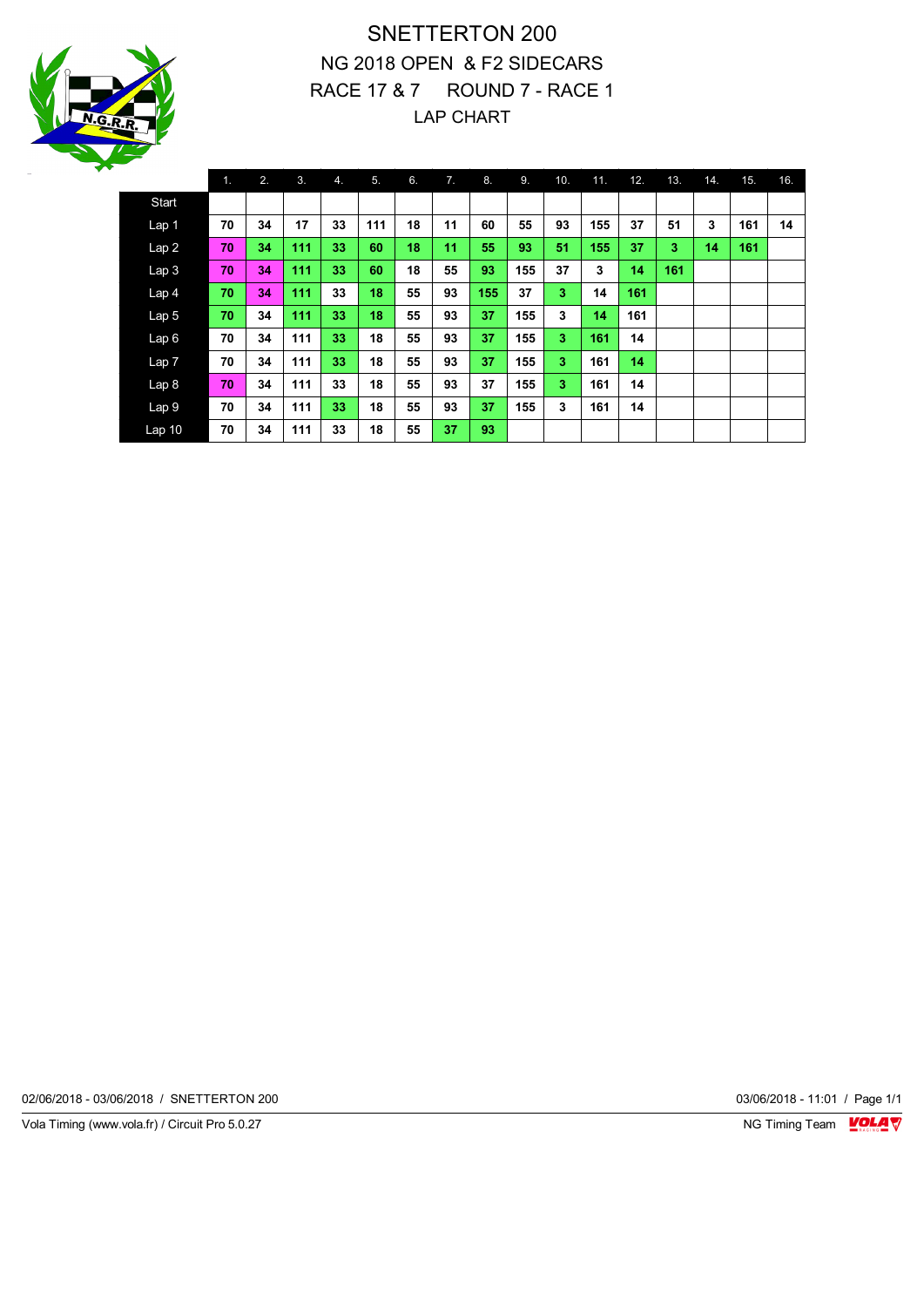

# SNETTERTON 200 NG 2018 OPEN & F2 SIDECARS RACE 17 ROUND 7 - RACE 3 STARTING GRID

6 Laps = 12.000 Km

|       |    |                |                   |                       | - Pole -          |
|-------|----|----------------|-------------------|-----------------------|-------------------|
| - 1   |    | 34             | Christie/Christie | 70                    | Archer/Bryant     |
| $-2-$ | 33 | Hegarty/Neave  | 111               | Cable/Pawsey          |                   |
| - 3 - |    | 55             | Russell/Smithies  | 18                    | Bell/Child        |
| - 4 - | 93 | Kirkup/Souter  | 37                | Morphet/Halliburton   |                   |
| - 5 - |    | 3              | Chandler/Chandler | 155                   | Stainto/Stainton  |
| - 6 - | 14 | Burns/Winfrow  | 161               | Downes/Hainsworth     |                   |
| $-7-$ |    | 17             | Crawford/Hardie   | 11                    | Nicholls/Phillips |
| - 8 - | 60 | Holland/Watson | 51                | Gilbert/Pilmoor-Brady |                   |

02/06/2018 - 03/06/2018 / SNETTERTON 200 03/06/2018 - 11:08 / Page 1/1

Vola Timing (www.vola.fr) / Circuit Pro 5.0.27 **NG Timing Team Monet Account Property**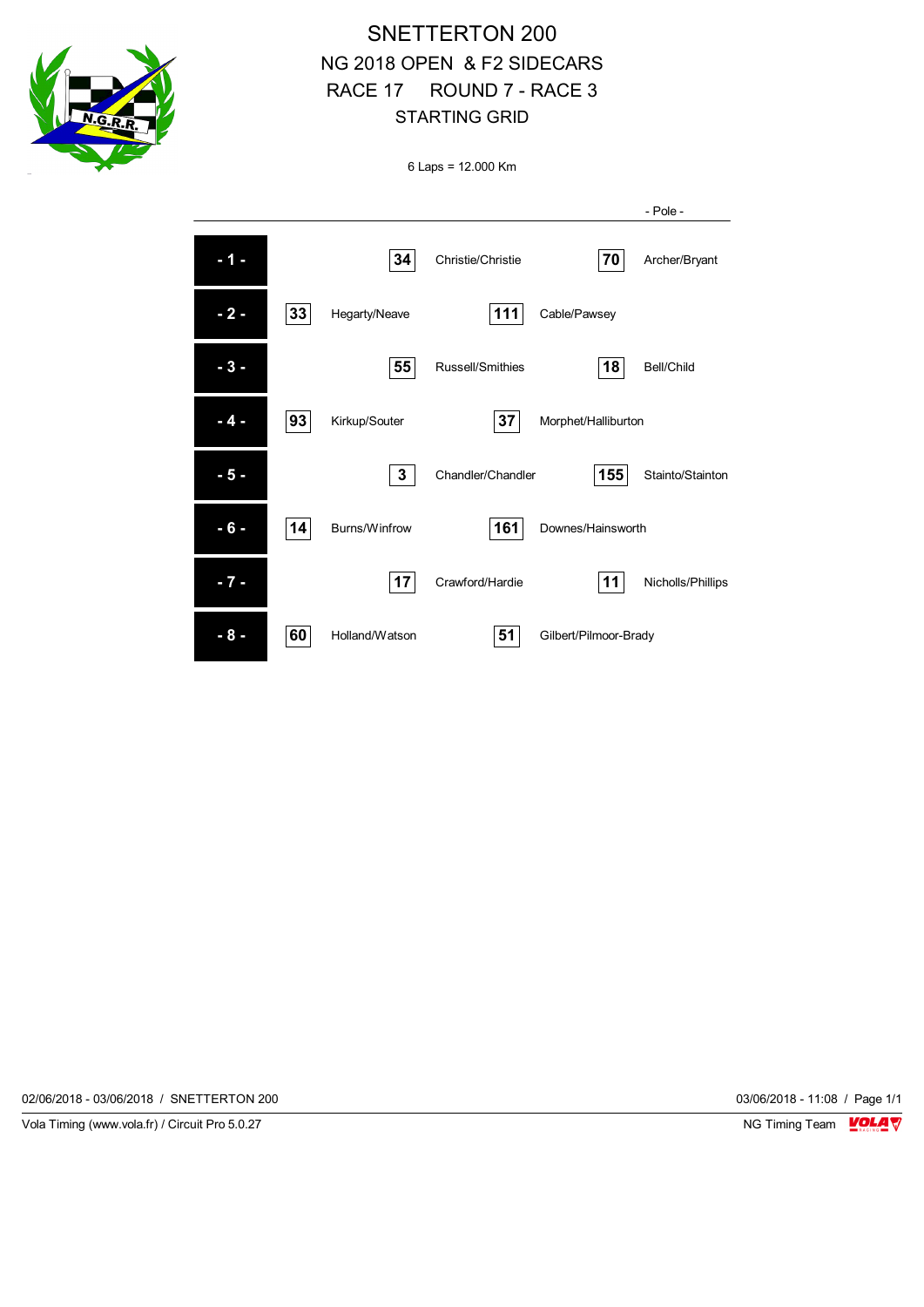

# SNETTERTON 200 NG 2018 OPEN & F2 SIDECARS RACE 17 ROUND 7 - RACE 3 Start time: 15:53 Distance: 14.00 miles Weather: Sunny Track: Dry

| Rnk          |     | Num Rider                                 | Machine              | Class          | Town/Sponsor                | Laps | Time                   | Gap       | Speed | B.Lap          | Average |
|--------------|-----|-------------------------------------------|----------------------|----------------|-----------------------------|------|------------------------|-----------|-------|----------------|---------|
|              | 34  | <b>Christie/Christie</b>                  | LCR Yamaha 600       | Open           | C E S Powerbiking           | 7    | 9:13.893               |           |       | 93.12 1:17.316 | 90.99   |
| $\mathbf{2}$ | 111 | Cable/Pawsey                              | LCR Kawasaki ZX10    | Open           | . & W Contractors           |      | 9:24.907               | $+11.014$ | 91.40 | 1:18.773       | 89.21   |
| 3            | 11  | <b>Nicholls/Phillips</b>                  | LCR 1000             | Open           | <b>Certain Exhibitions</b>  |      | 9:34.996               | $+21.103$ | 90.24 | 1:19.786       | 87.65   |
| 4            | 33  | <b>Hegarty/Neave</b>                      | F2 Baker Honda       | F <sub>2</sub> | Good Old Mum & Dad          |      | 9:35.507               | $+21.614$ | 89.35 | 1:20.580       | 87.57   |
| 5            | 18  | <b>Bell/Child</b>                         | LCR Kawasaki ZX10R   | Open           | <b>Marin Motor Sports</b>   |      | 9:47.353               | +33.460   | 87.62 | 1:22.173       | 85.80   |
| 6            | 37  | Morphet/Halliburton                       | LCR Suzuki 600       | F <sub>2</sub> | "Widnes, Cheshire"          |      | 10:00.913              | +47.020   | 86.12 | 1:23.601       | 83.87   |
|              | 55  | <b>Russell/Smithies</b>                   | Shelbourne Honda 600 | F <sub>2</sub> | True Heroes Racing          |      | 10:03.905              | $+50.012$ | 85.71 | 1:23.995       | 83.45   |
| 8            | 93  | <b>Kirkup/Souter</b>                      | LCR Suzuki 600       | F <sub>2</sub> | County Durham               |      | 10:09.583              | +55.690   | 85.04 | 1:24.660       | 82.67   |
| 9            | 155 | Stainto/Stainton                          | LCR Suzuki 600       | F <sub>2</sub> | Interfuse Ltd               |      | $10:29.206 +1:15.313$  |           | 82.23 | 1:27.553       | 80.10   |
| 10           | 3   | <b>Chandler/Chandler</b>                  | Baker Honda 600      | F <sub>2</sub> | Harrogate                   |      | 10:29.974 +1:16.081    |           | 82.08 | 1:27.713       | 80.00   |
| 11           | 161 | Downes/Hainsworth                         | MR Equipe Suzuki 600 | F <sub>2</sub> | <b>Belmont Hereford</b>     |      | $10:35.346 + 1:21.453$ |           | 81.84 | 1:27.969       | 79.32   |
| 12           | 14  | <b>Burns/Winfrow</b>                      | Honda Baker 900      | Open           | <b>MRB</b> Fencing          | 6    | 9:44.167               | $+1$ Lap  | 75.86 | 1:34.901       | 73.95   |
|              |     | Best lap: 34 Christie/Christie - 1:17.316 |                      |                |                             |      |                        |           |       |                |         |
| <b>DNFs</b>  |     |                                           |                      |                |                             |      |                        |           |       |                |         |
|              | 19  | <b>Robinson/Gravel</b>                    | <b>LCR F2 600</b>    | F <sub>2</sub> | 24 / Seven Courier Services |      |                        | +7 Laps   | 85.58 | 1:24.127       |         |

60 **Holland/Watson** LCR Yamaha R6 F2 JH Racing /The Cloud Cave +7 Laps 89.82 1:20.154

**Open - 92.5% of winners average race speed - 84.17 mph F2 - 92.5% of winners average race speed - 81.00 mph**

**No 34 Christie/Christie - NEW CLUB OPEN & OUTRIGHT SIDECAR LAP RECORD**

**No 55 Russell/Smithies - NO TRANSPONDER SIGNAL**

02/06/2018 - 03/06/2018 / SNETTERTON 200 03/06/2018 - 16:22 / Page 1/1

Vola Timing (www.vola.fr) / Circuit Pro 5.0.27 NG Timing Team NG Timing Team NG Timing Team NG Timing Team NG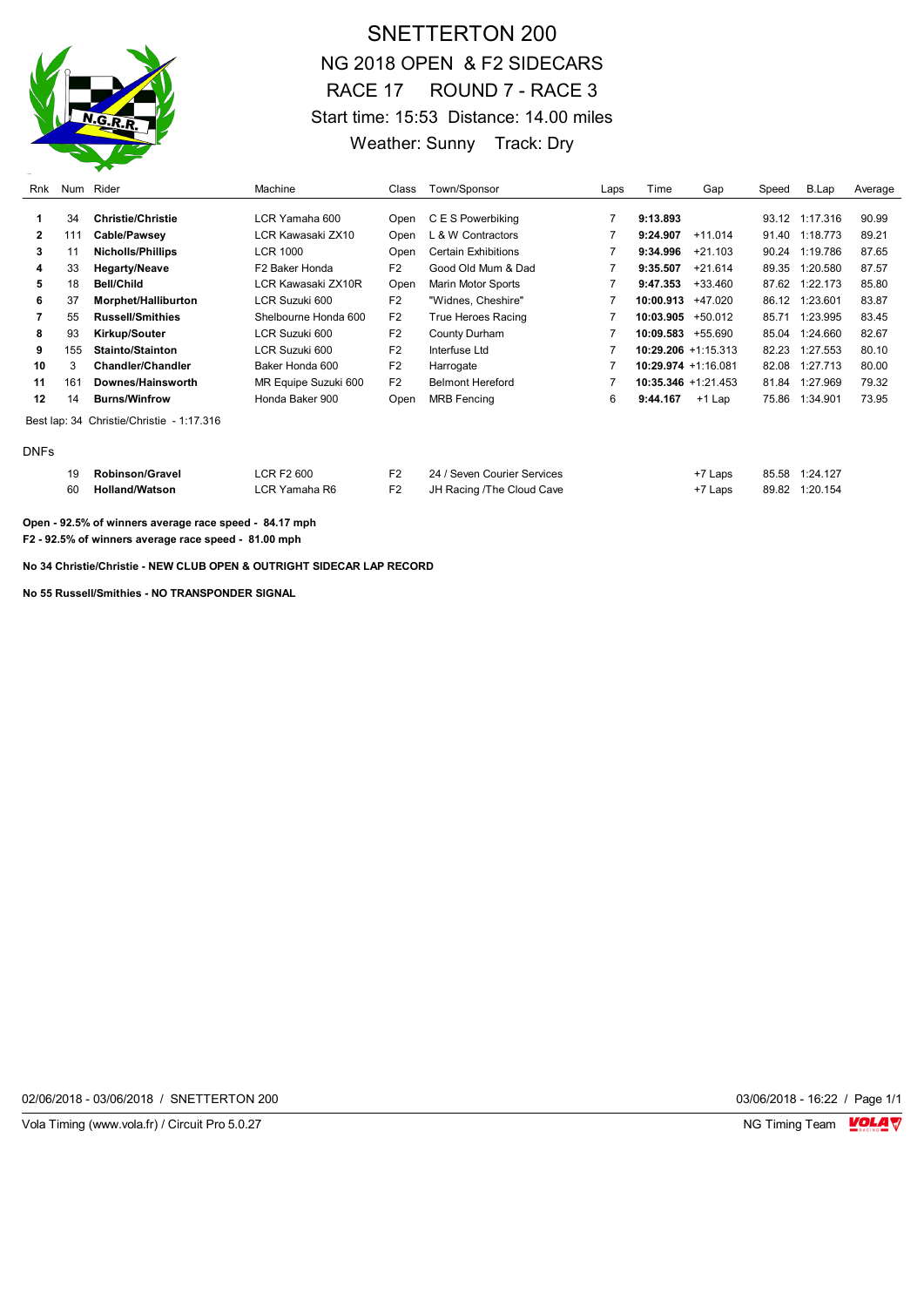

### Bell/Child

|   | <b>START</b> |
|---|--------------|
| 1 |              |
| 2 | 1:22.209     |
| 3 | 1:22.173     |
| 4 | 1.22.265     |
| 5 | 1.22721      |
| 6 | 1:23.044     |
| 7 | 1.24.160     |

#### Burns/Winfrow

|    | <b>START</b> |
|----|--------------|
| 1  |              |
| 2  | 1:34.901     |
| 3  | 1:38.677     |
| 4  | 1:37.803     |
| 5  | 1:36.090     |
| ิค | 1:35.731     |

### Cable/Pawsey

|   | <b>START</b> |
|---|--------------|
| 1 |              |
| 2 | 1:19.690     |
| 3 | 1:18.773     |
| 4 | 1:19.709     |
| 5 | 1:19.960     |
| 6 | 1:20.285     |
|   | 1:20.073     |

#### Chandler/Chandler

| <b>START</b> |          |  |  |  |  |  |  |
|--------------|----------|--|--|--|--|--|--|
| 1            |          |  |  |  |  |  |  |
| 2            | 1:28.174 |  |  |  |  |  |  |
| 3            | 1:30.801 |  |  |  |  |  |  |
| 4            | 1:28.661 |  |  |  |  |  |  |
| 5            | 1:28.190 |  |  |  |  |  |  |
| հ            | 1:27.713 |  |  |  |  |  |  |

# SNETTERTON 200 NG 2018 OPEN & F2 SIDECARS RACE 17 ROUND 7 - RACE 3 LAP TIMES

| Lap            | Time                     | Lap                 | Time     |
|----------------|--------------------------|---------------------|----------|
| 7              | 1:28.460                 | 3                   | 1:20.154 |
|                |                          | 4                   | 1:22.943 |
|                |                          |                     |          |
|                | <b>Christie/Christie</b> |                     |          |
|                |                          | Kirkup/Souter       |          |
|                | <b>START</b>             |                     |          |
| 1              |                          | <b>START</b>        |          |
| $\overline{2}$ | 1:18.755                 | $\mathbf{1}$        |          |
| 3              | 1:18.028                 | 2                   | 1:24.660 |
| 4              | 1:17.707                 | 3                   | 1:26.914 |
| 5              | 1:18.058                 | 4                   | 1:27.714 |
| 6              | 1:17.316                 | 5                   | 1:25.707 |
| $\overline{7}$ | 1:17.538                 | 6                   | 1:25.618 |
|                |                          | 7                   | 1:26.167 |
|                |                          |                     |          |
|                | Downes/Hainsworth        |                     |          |
|                |                          | Morphet/Halliburton |          |
|                | <b>START</b>             |                     |          |
| 1              |                          | <b>START</b>        |          |
| 2              | 1:28.156                 | $\mathbf{1}$        |          |
| 3              | 1:28.353                 | 2                   | 1:25.309 |
| 4              | 1:27.969                 | 3                   | 1:26.317 |

# Hegarty/Neave

 1:30.065 1:32.448 1:29.802

|               | START    |
|---------------|----------|
| 1             |          |
| $\mathcal{P}$ | 1:20.604 |
| 3             | 1.20 705 |
| 4             | 1:20.580 |
| 5             | 1.20 721 |
| 6             | 1:22.087 |
| 7             | 1:21.419 |

| Holland/Watson |  |
|----------------|--|
| <b>START</b>   |  |
|                |  |

|   | <b>START</b> |  |
|---|--------------|--|
|   |              |  |
| 2 | 1:20.603     |  |

#### Nicholls/Phillips

 **1:24.752 1:24.215 1:23.742 1:23.601**

| <b>START</b> |          |  |  |  |  |  |  |
|--------------|----------|--|--|--|--|--|--|
| 1            |          |  |  |  |  |  |  |
| 2            | 1:21.066 |  |  |  |  |  |  |
| 3            | 1:20.908 |  |  |  |  |  |  |
| 4            | 1:20.651 |  |  |  |  |  |  |
| 5            | 1:19.786 |  |  |  |  |  |  |
| 6            | 1:20.647 |  |  |  |  |  |  |
| 7            | 1:21.500 |  |  |  |  |  |  |
|              |          |  |  |  |  |  |  |

| Robinson/Gravel |  |
|-----------------|--|
| <b>START</b>    |  |
|                 |  |

02/06/2018 - 03/06/2018 / SNETTERTON 200 03/06/2018 - 16:15 / Page 1/2

Vola Timing (www.vola.fr) / Circuit Pro 5.0.27 NG Timing Team NG Timing Team NG Timing Team NG Timing Team NG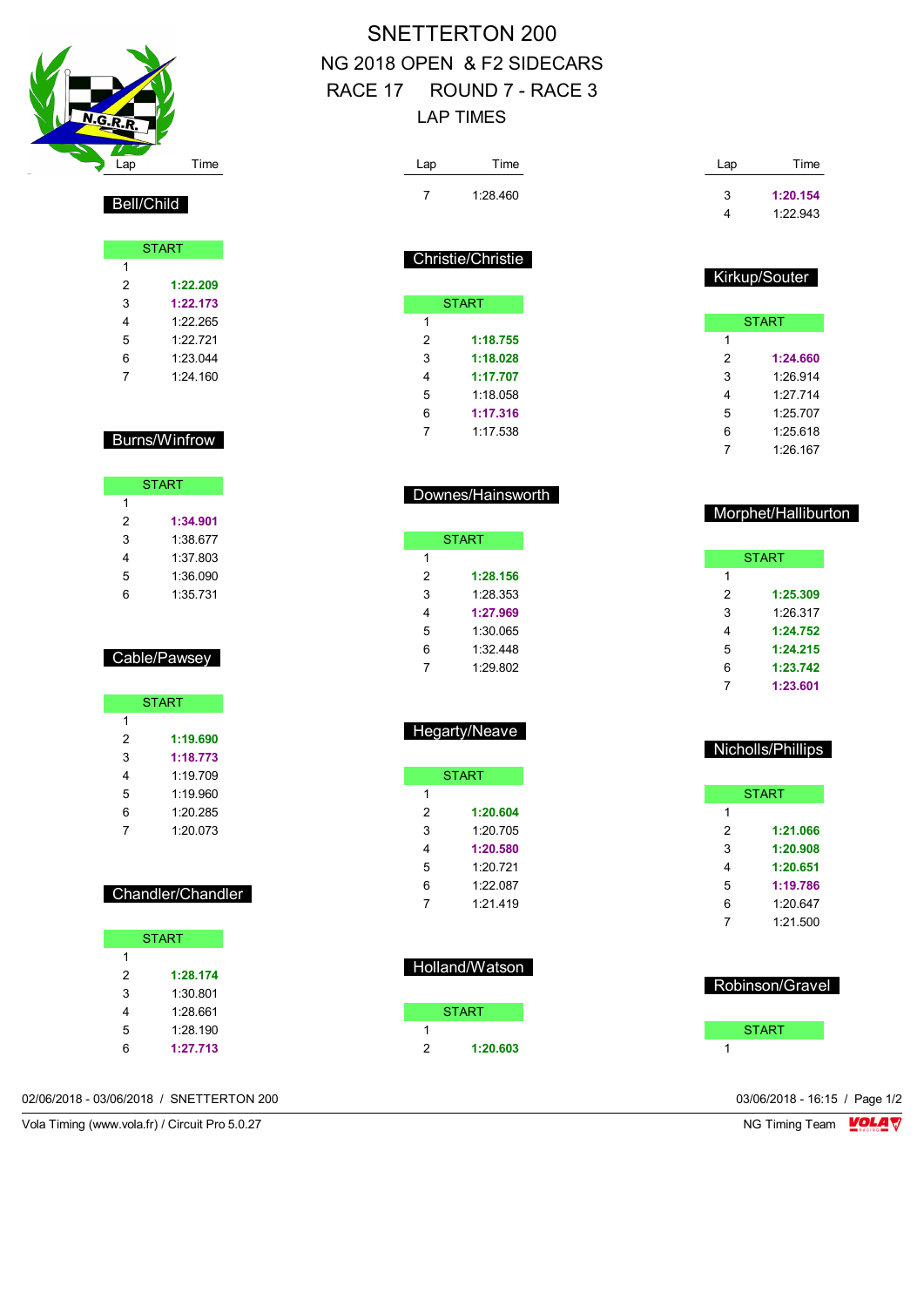SNETTERTON 200 NG 2018 OPEN & F2 SIDECARS RACE 17 ROUND 7 - RACE 3 LAP TIMES

| Lap | Time     |  |  |  |  |
|-----|----------|--|--|--|--|
| 2   | 1:24.127 |  |  |  |  |

| Russell/Smithies |          |  |  |  |  |  |  |  |
|------------------|----------|--|--|--|--|--|--|--|
| <b>START</b>     |          |  |  |  |  |  |  |  |
| 1                |          |  |  |  |  |  |  |  |
| 2                | 1:24.928 |  |  |  |  |  |  |  |
| 3                | 1.26 033 |  |  |  |  |  |  |  |
| 4                | 1.26.199 |  |  |  |  |  |  |  |
| 5                | 1:24.354 |  |  |  |  |  |  |  |
| 6                | 1:24.246 |  |  |  |  |  |  |  |
|                  | 1:23.995 |  |  |  |  |  |  |  |

|   | Stainto/Stainton |
|---|------------------|
|   |                  |
|   | <b>START</b>     |
| 1 |                  |
| 2 | 1:27.553         |
| 3 | 1:29.837         |
| 4 | 1.28 780         |
| 5 | 1.29 236         |
| 6 | 1:28.064         |

7 1:28.918

02/06/2018 - 03/06/2018 / SNETTERTON 200